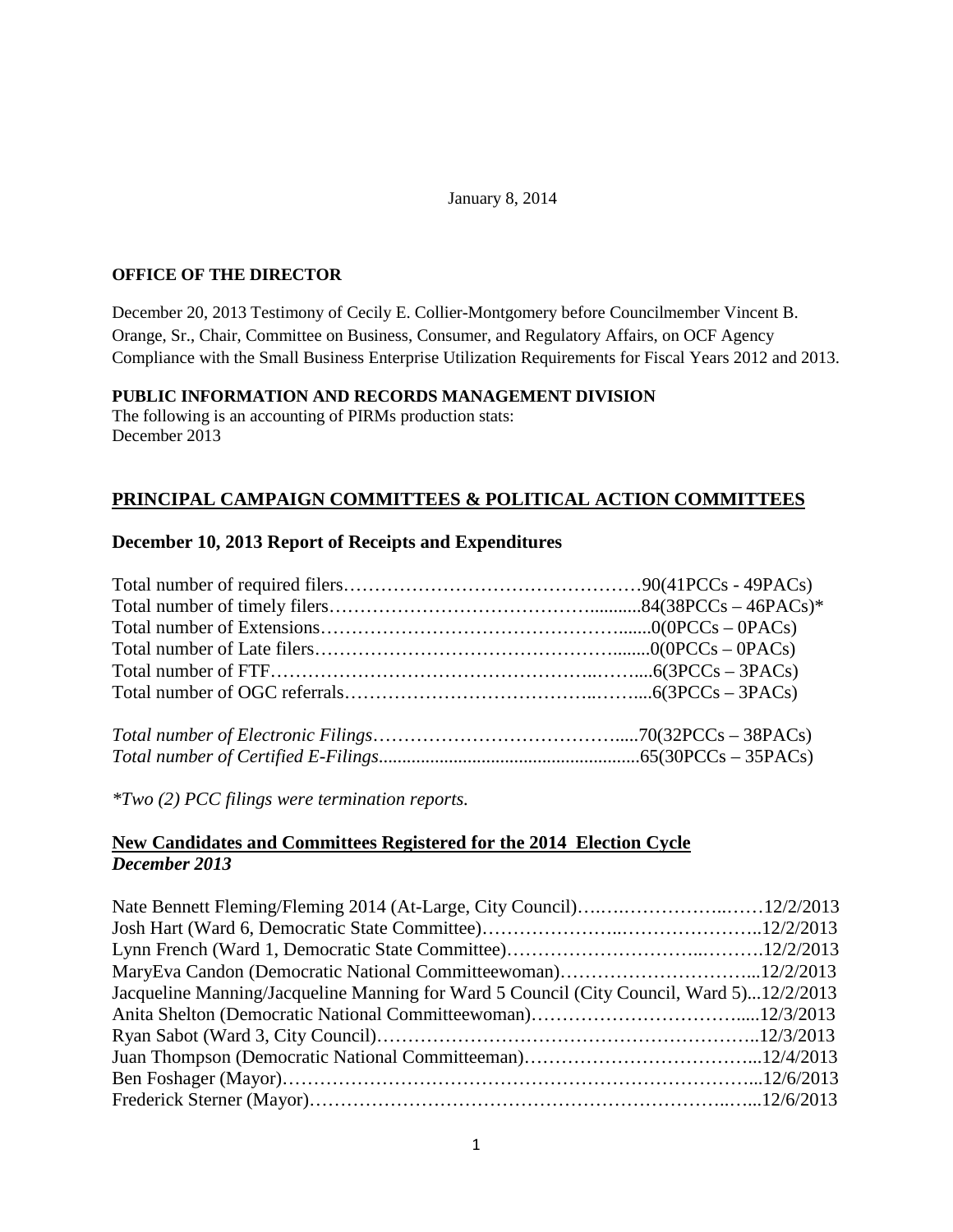| Aaron McCormick (Alternate Committeeman, Democratic State Committee)12/9/2013 |  |
|-------------------------------------------------------------------------------|--|
|                                                                               |  |
|                                                                               |  |
|                                                                               |  |
|                                                                               |  |
|                                                                               |  |
|                                                                               |  |
|                                                                               |  |
|                                                                               |  |
|                                                                               |  |
|                                                                               |  |
|                                                                               |  |
|                                                                               |  |
|                                                                               |  |
|                                                                               |  |
|                                                                               |  |
|                                                                               |  |
|                                                                               |  |
|                                                                               |  |
|                                                                               |  |
|                                                                               |  |
|                                                                               |  |
|                                                                               |  |
|                                                                               |  |
| Alexandra Beninda (At-Large, Democratic State Cmte.)12/20/2013                |  |
|                                                                               |  |
|                                                                               |  |
|                                                                               |  |
|                                                                               |  |
|                                                                               |  |
|                                                                               |  |
|                                                                               |  |
|                                                                               |  |
|                                                                               |  |
|                                                                               |  |
|                                                                               |  |
|                                                                               |  |
|                                                                               |  |
| Patricia Elwood (Alternate Democratic National Committeewoman)12/23/2013      |  |
| Ronnie Edwards (Alternate Democratic National Committeeman)12/23/2013         |  |
|                                                                               |  |
|                                                                               |  |
|                                                                               |  |
|                                                                               |  |
| Winifred Carson Smith (Alternate Democratic Nat'l Committeewoman)12/26/2013   |  |
|                                                                               |  |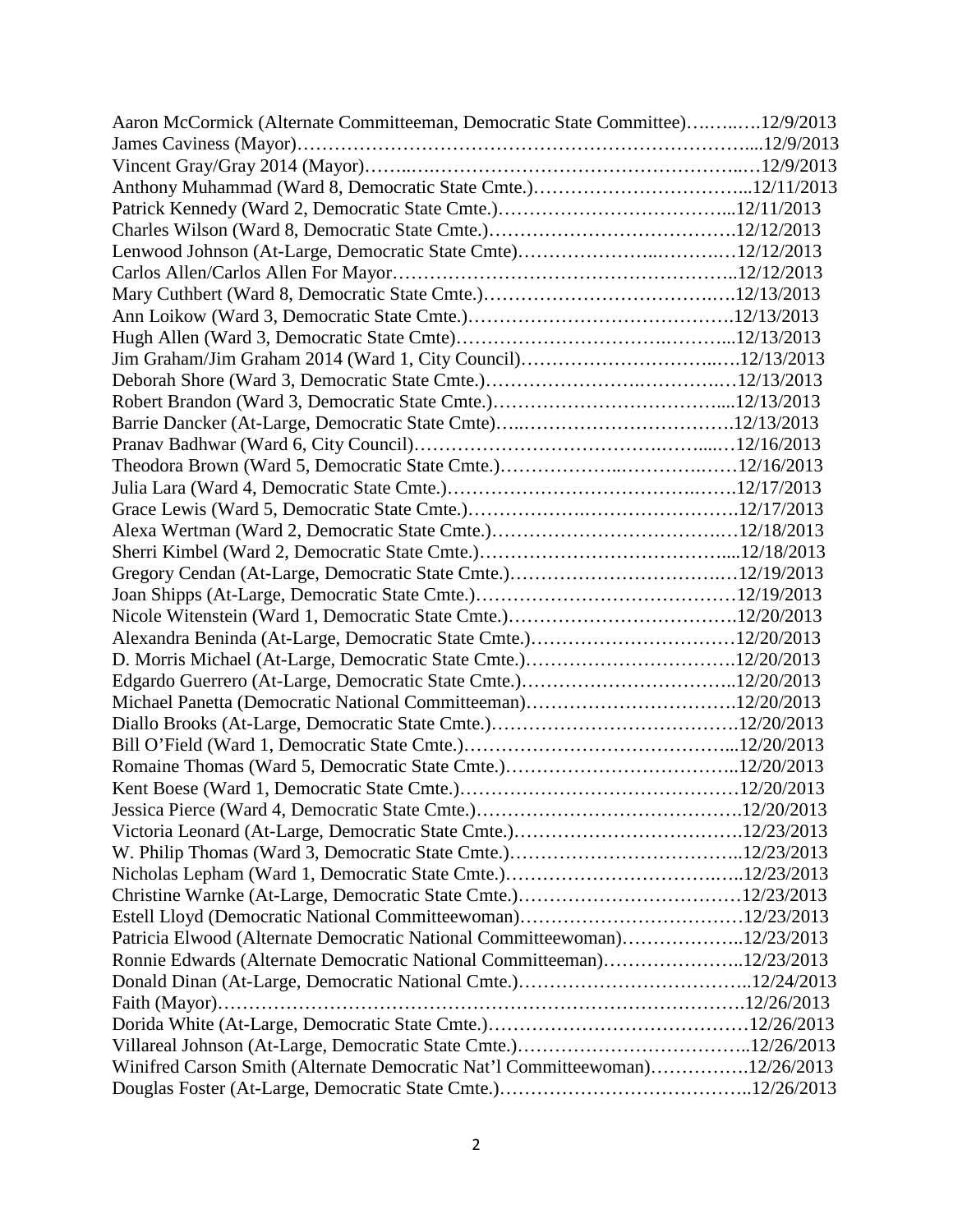| MaryEva Candon (Democratic National Committeewoman)12/31/2013 |  |
|---------------------------------------------------------------|--|

### **Referrals to OGC**

*December 17, 2013\**

*PCCs*

Michael Green Mayoral Cmte. Michael Green, Treasurer

Bruce Majors, Libertarian for Mayor (Late filed on 12/24/31) Bruce Majors, Treasurer

Sewell for Mayor 2014 Otis Sution, Treasurer

*PACs*

DC Dealers James Jackson, Treasurer

Libertarian Party of DC Sarah Harvard, Treasurer

Youth Action PAC Gabrielle Moise

*\*All referrals are for failure to file or timely file the December 10th R&E Report. Youth Action was also referred for failing to file a completed Statement of Organization.*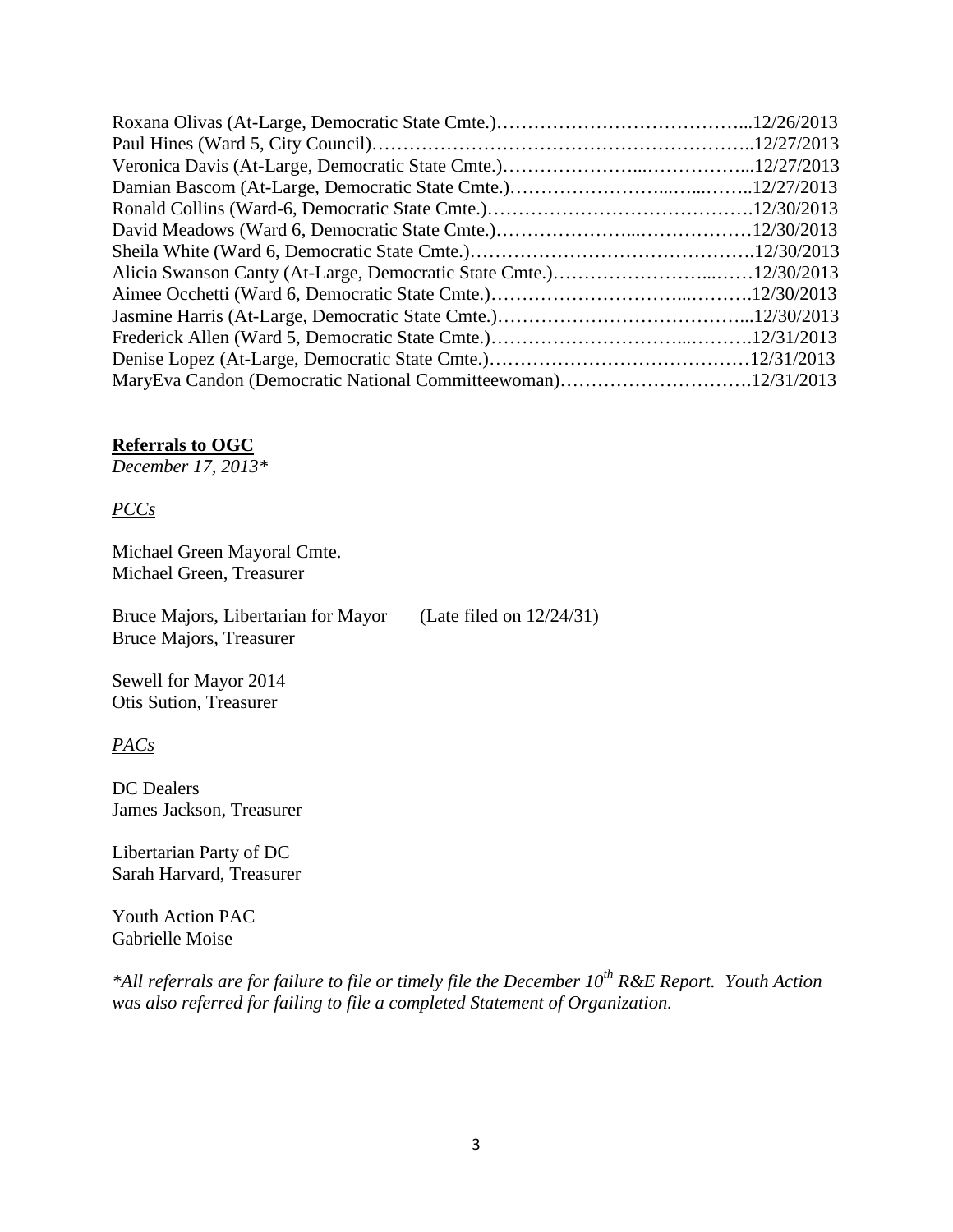### **REPORTS ANALYSIS AND AUDIT DIVISION**

The following is an accounting of RAAD's production stats: December 2013

### **Reviews Completed – 88**

## **Full Field Audits**

### **Investigative Audits**

1. **Gray For Mayor** – The final audit report was completed in draft on May 15, 2012; however, at the request of the U.S. Attorney's Office, additional information may be necessary. The Final Audit Report has not been released for public dissemination.

## **Newly Elected Official**

- 1. **Bonds for Council -** The Preliminary Audit Report (PAR) was issued on November 27, 2013. The Committee response was due on December 27, 2013. The Committee requested an extension on December 9, 2013 to respond to the PAR. The Director granted the response until January 10, 2014.
- 2. **Mendelson for Chairman -** The Preliminary Audit Report was issued on November 21, 2013. The Final Audit Report is complete and being reviewed by the Audit Manager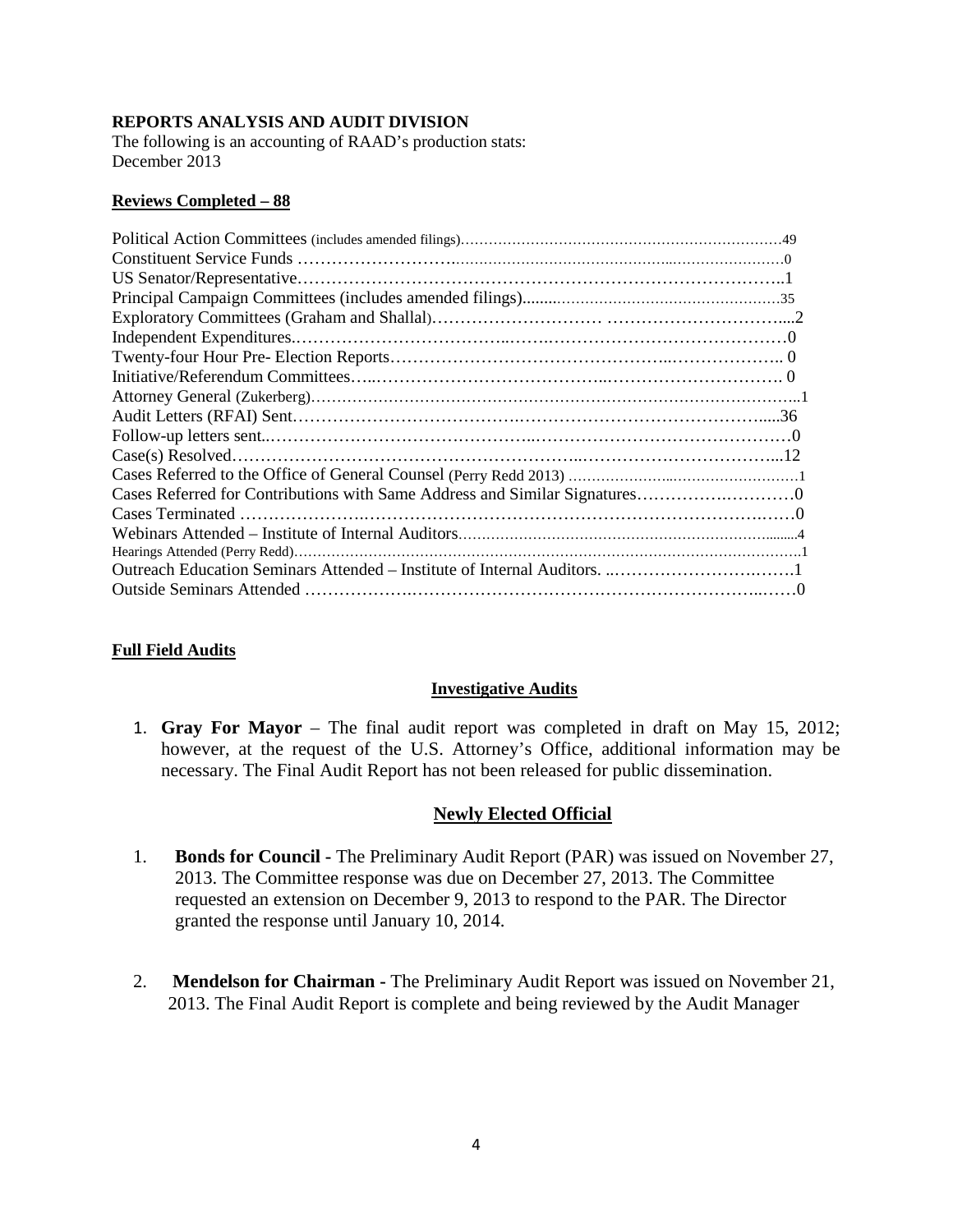### **Periodic Random Audits – Political Action Committees and Continuing Committees**

- 1. **Mara 2013** The Statement of Findings was issued on November 21, 2013. After additional information was provided, a Revised Statement of Finding was issued on December 20, 2013.
- 2. **Committee to Elect Perry Redd -** The Final Audit Report was issued on December 9, 2013.
- 3. **Elissa 2013 –** The Final Audit Report was issued on December 20, 2013.

## **Periodic Random Audits – October 10, 2013 filings – Candidates Registered for the 2014 Election Cycle**

- 1. **Brianne for DC** The Audit Notification letter was issued on December 4, 2013. The audit fieldwork is in progress.
- 2. **Reta Jo Lewis for Mayor** The Audit Notification letter was issued on December 4, 2013. The audit fieldwork is in progress.

## **OFFICE OF THE GENERAL COUNSEL**

## 2013 MONTHLY IN-TAKE/OUTPUT REPORT

|                         | July | August | September | October | November | December    |  |
|-------------------------|------|--------|-----------|---------|----------|-------------|--|
| <b>Opinion Request</b>  |      |        |           |         |          | $\mathbf 0$ |  |
| Received                |      |        |           |         |          |             |  |
| <b>Opinion Request</b>  |      |        |           |         |          | $\mathbf 0$ |  |
| Completed               |      |        |           |         |          |             |  |
| Complaints              |      |        |           |         |          | $\mathbf 0$ |  |
| Received                |      |        |           |         |          |             |  |
| <b>Internal Queries</b> |      |        |           |         |          | $\mathbf 0$ |  |

### OFFICE OF GENERAL COUNSEL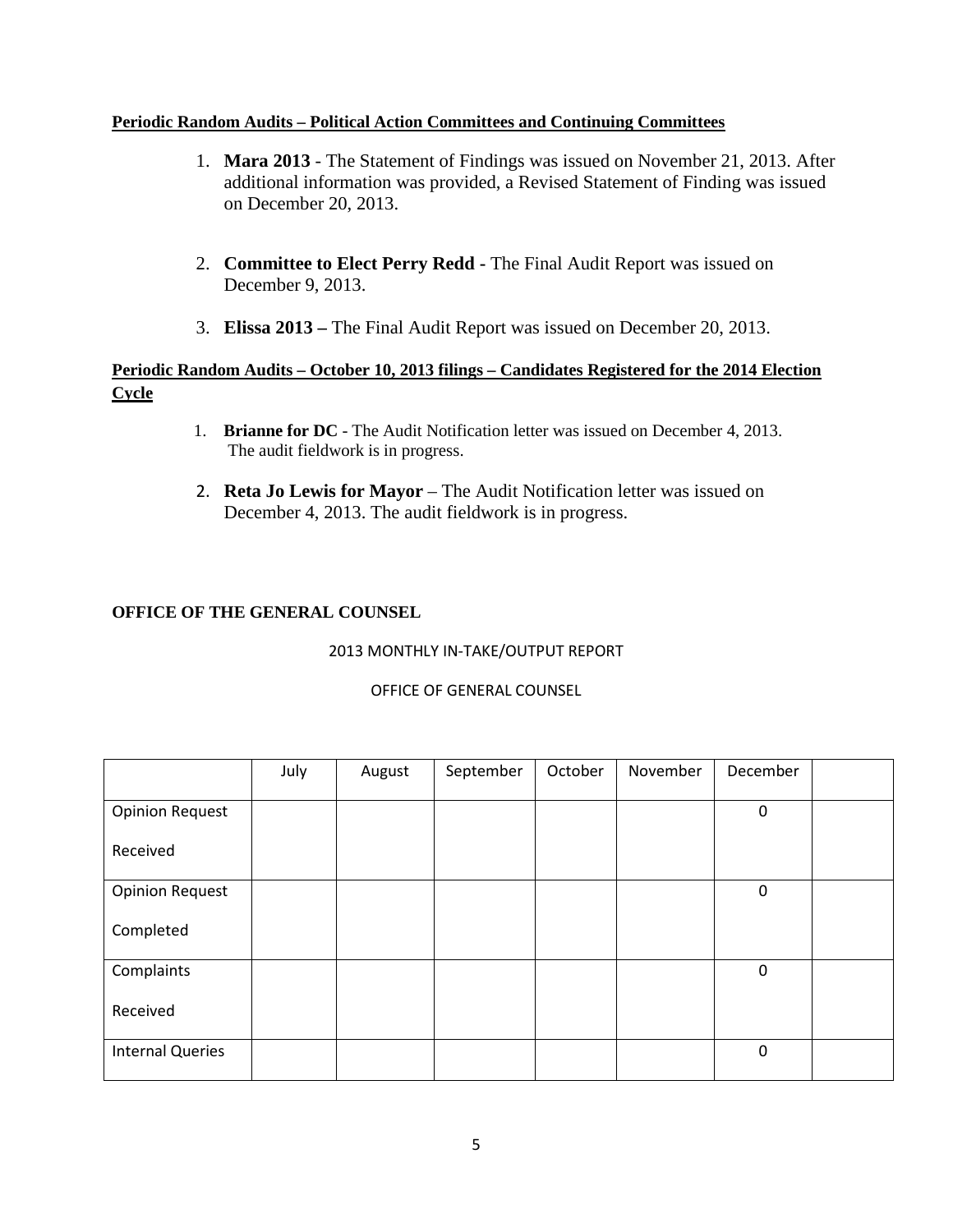| Preliminary              |  |  | $\mathbf 0$    |  |
|--------------------------|--|--|----------------|--|
| Investigations           |  |  |                |  |
| Initiated                |  |  |                |  |
| Preliminary              |  |  | $\pmb{0}$      |  |
| Investigations           |  |  |                |  |
| Orders Issued            |  |  |                |  |
| Full Investigations      |  |  | $\mathbf{1}$   |  |
| Initiated                |  |  |                |  |
| Full Investigations      |  |  | $\pmb{0}$      |  |
| Orders Issued            |  |  |                |  |
| <b>Informal Hearings</b> |  |  | $\overline{9}$ |  |
| Referred                 |  |  |                |  |
| <b>Informal Hearings</b> |  |  | $\mathbf{1}$   |  |
| Completed                |  |  |                |  |
| <b>Informal Hearings</b> |  |  | $4*$           |  |
| Orders Issued            |  |  |                |  |
| Petitions for            |  |  | $\pmb{0}$      |  |
| Enforcement              |  |  |                |  |
| Referrals to BOE         |  |  |                |  |

\*This figure represents 1Failure to Timely File order in which no fine was imposed, 1 Failure to Timely File order in which a fine of \$1,700. was imposed and 2 RFAI orders in which fines totaling \$2,200.00 were imposed.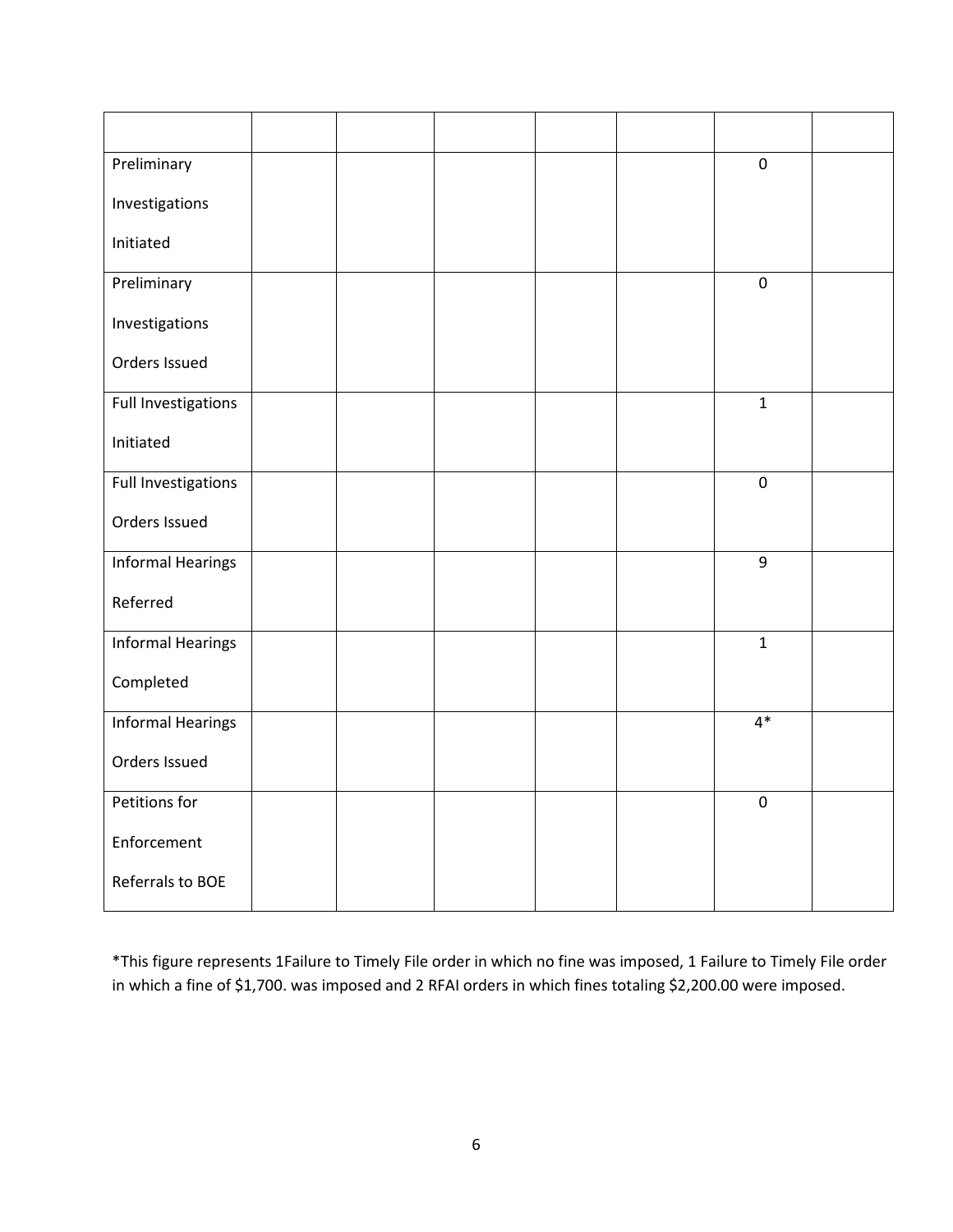## Board Statistics for December, 2013

### Board Meeting January 8, 2014

#### 1. Actual Matters referred

**PIRM**

| <b>PCC</b>                  | 3 |
|-----------------------------|---|
| PAC's                       | 4 |
| ANC's                       | 0 |
| <b>Constituent Services</b> | 0 |
| Statehood Fund              | O |

### **RAAD**

| <b>PCC</b>                  |   |
|-----------------------------|---|
| PAC's                       | 0 |
| <b>Constituent Services</b> | 1 |
| Statehood Fund              |   |
|                             |   |

- 2. Notices of Hearings 13 First Notices 9 Second Notices 4
- 3. Notices and Orders Vacated 1
- 4. Hearings Conducted 1 5. Orders which imposed 3 fines
- 6. Fines imposed \$3,900.00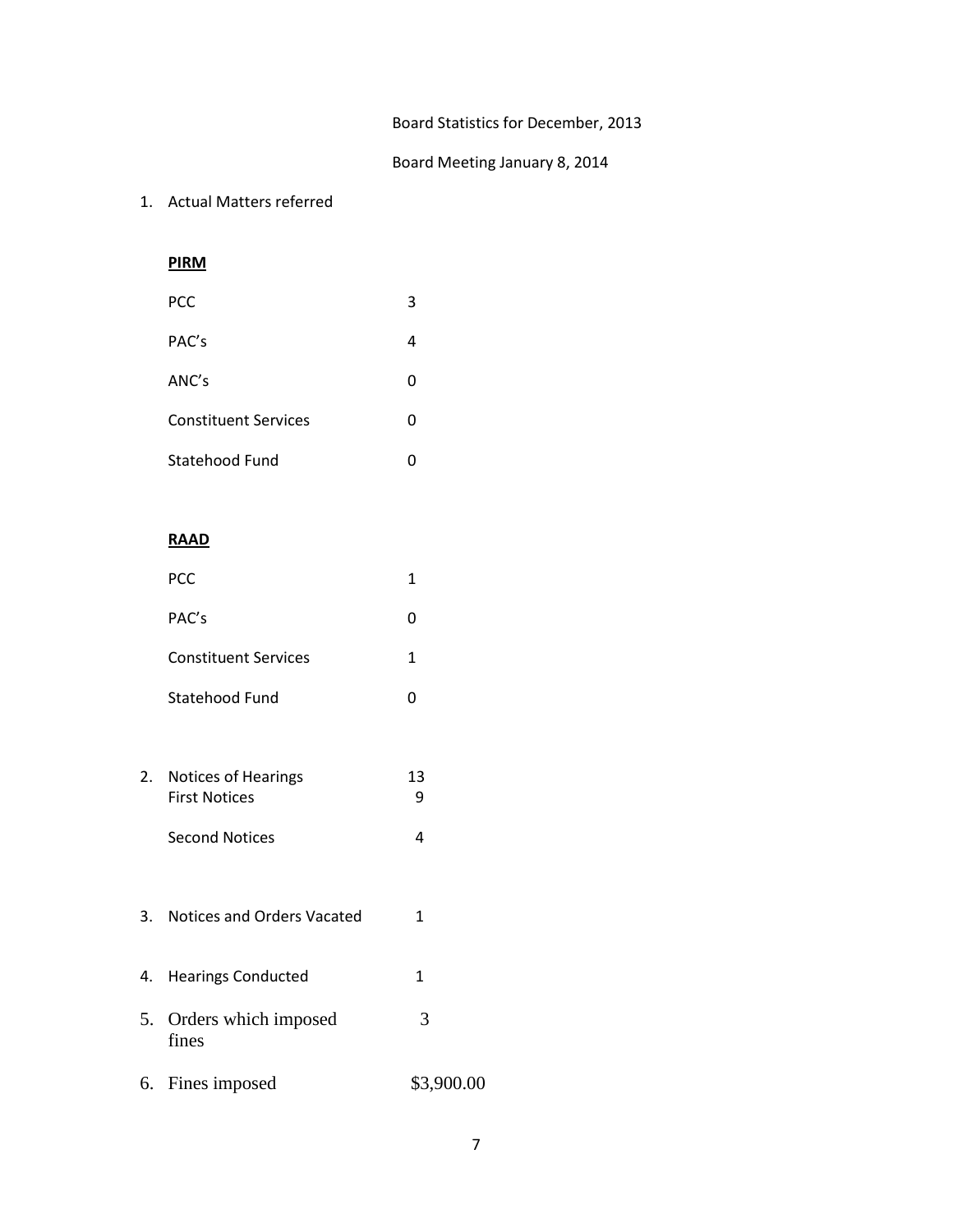- 7. Fines collected \$200.00 (1) \$200.00 Committee to Re-Elect Yvette Alexander 8. Investigations completed 0 Orders issued
- 9. Petitions for Enforcement 0
- 10. Outstanding Fines 0

#### LIST OF OPEN OCF INVESTIGATIONS

January 8, 2014

| OCF FI 2011-103 |             | Complainant: Internally Generated March 15, 2011                                                    |
|-----------------|-------------|-----------------------------------------------------------------------------------------------------|
|                 |             | Respondent: Sulaimon Brown for Mayor                                                                |
|                 |             | Principal Campaign Committee                                                                        |
|                 | Infraction: | <b>Reporting Violations</b>                                                                         |
|                 | Status:     | This matter was referred to the Audit                                                               |
|                 |             | Division for a Full Field Audit.                                                                    |
|                 |             | Issuance of the Final Audit Report contingent upon<br>coordination with another enforcement agency. |
|                 |             |                                                                                                     |
| OCF FI 2011-104 |             | Complainant: Internally Generated March 15, 2011                                                    |
|                 |             | Respondent: Gray for Mayor                                                                          |
|                 |             | Principal Campaign Committee                                                                        |
|                 | Infraction: | <b>Reporting Violations</b>                                                                         |
|                 | Status:     | This matter was referred to the Audit                                                               |
|                 |             | Division for a Full Field Audit.                                                                    |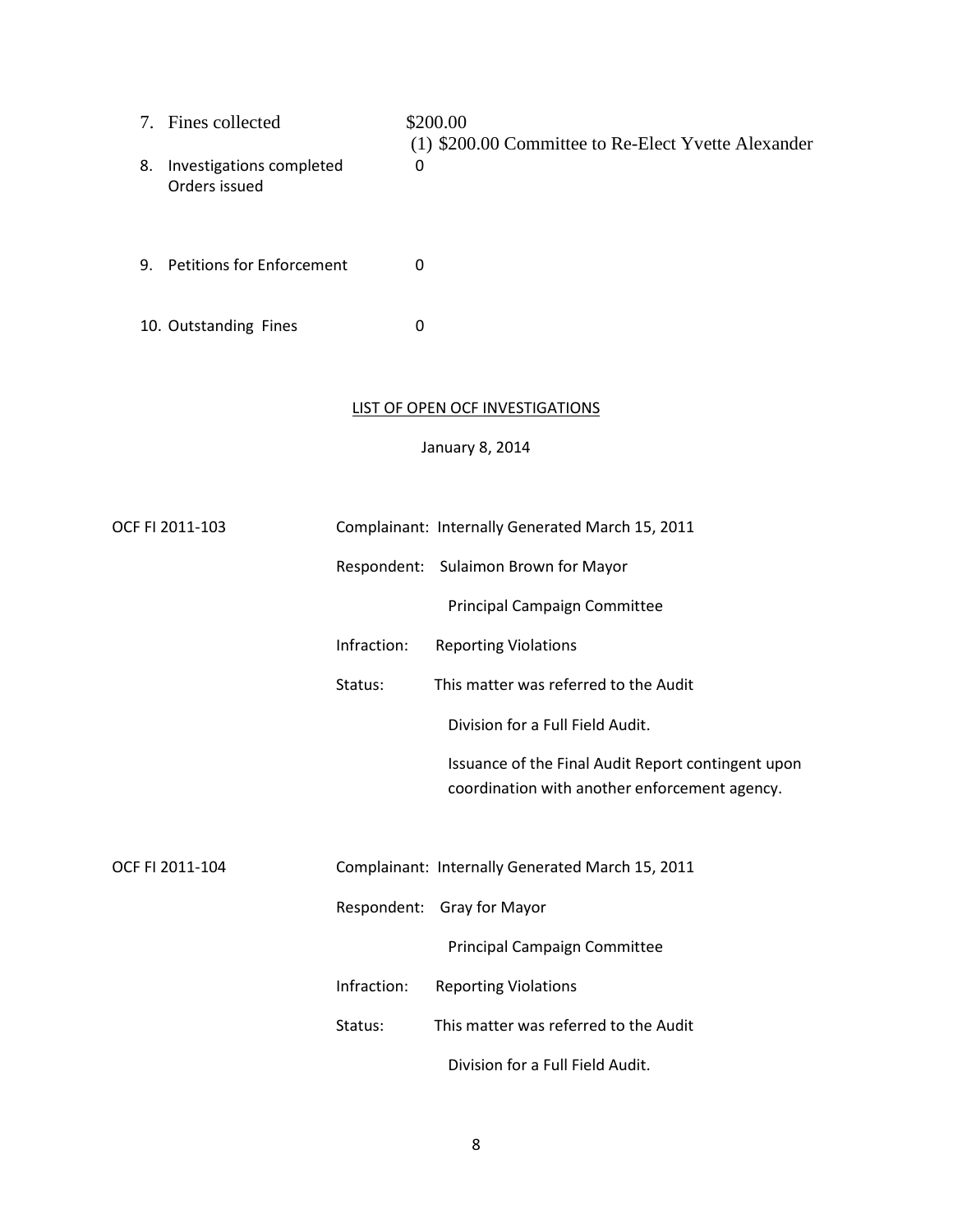Issuance of the Final Audit Report contingent upon coordination with another enforcement agency.

| OCF FI 2013-013 |                         | Complainant: Internally Generated June 24, 2013                       |
|-----------------|-------------------------|-----------------------------------------------------------------------|
|                 | Respondent: Lee Calhoun |                                                                       |
|                 | Infraction:             | Campaign contribution violations                                      |
|                 | Status:                 | Pending                                                               |
|                 |                         |                                                                       |
| OCF FI 2013-014 |                         | Complainant: Internally Generated June 24, 2013                       |
|                 |                         | Respondent: Stanley Straughter                                        |
|                 | Infraction:             | Campaign contribution violations                                      |
|                 | Status:                 | Pending                                                               |
|                 |                         |                                                                       |
| OCF PI 2013-019 |                         | Complainant: Internally Generated September 16, 2013                  |
|                 |                         | Respondent: Frank Sewell                                              |
|                 | Infraction:             | Failure to comply with OCF registration                               |
|                 |                         | requirements and failure to properly identify campaign<br>literature. |
|                 | Status:                 | Order issued December 5, 2013                                         |
|                 |                         |                                                                       |

#### INTERPRETATIVE OPINIONS

January 8, 2014

NONE

(All Interpretative Opinions are on-line@ [www.ocf.dc.gov\)](http://www.ocf.dc.gov/)